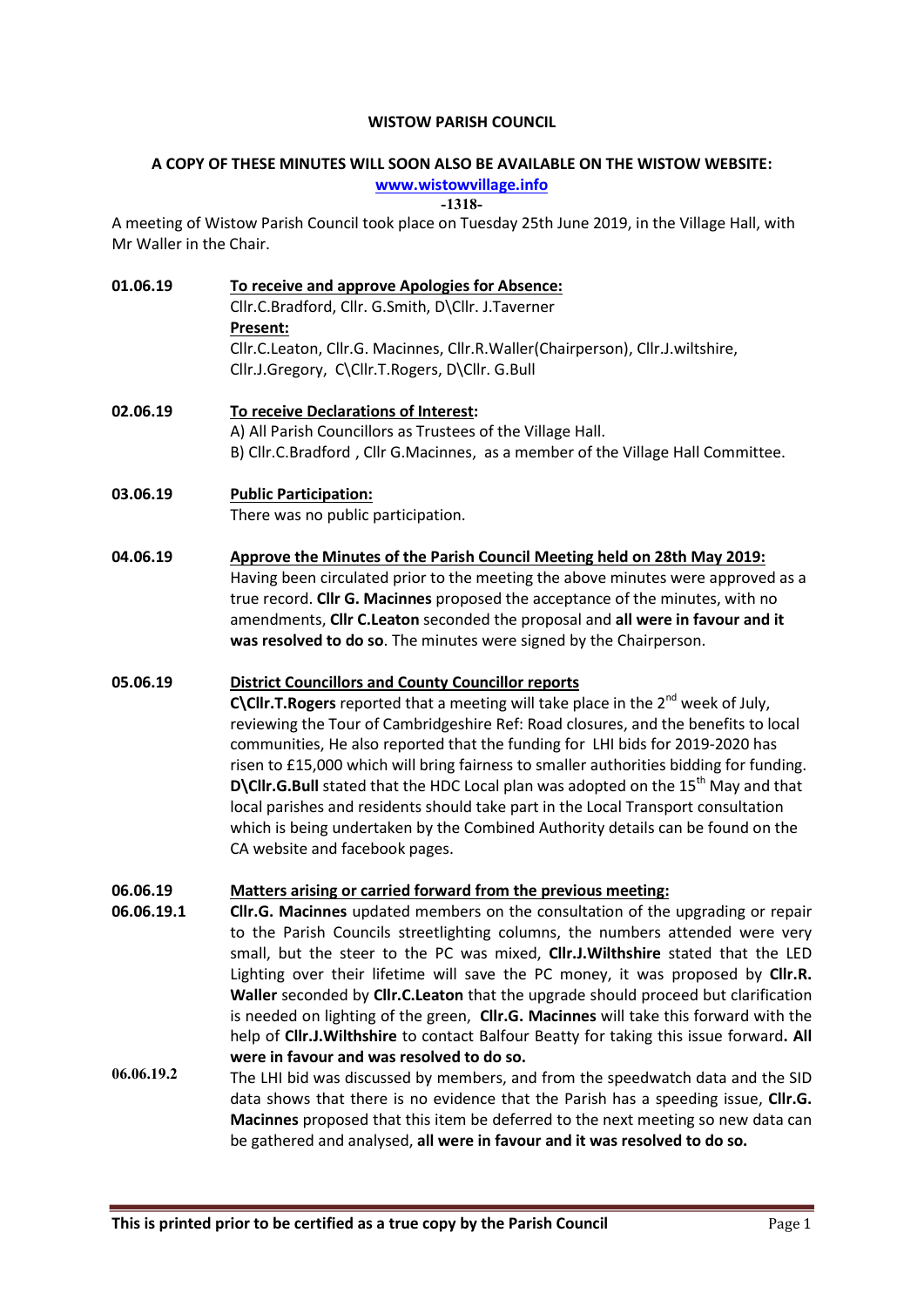-1319-

06.06.19.3 The Dog Fouling signs have been ordered and are awaiting delivery.

## 07.06.19. Notification of planning items.

PARISH COUNCIL CONSULTATION – APPLICATION REF. 19/01082/HHFUL Single storey front garage extension to existing garage outbuilding building. Side extension to existing garage outbuilding to create a two storey annex (to be used solely by a family member), conversion of the remaining out-building. Glen Lyon Wistow Toll Wistow Huntingdon PE28 2QL

Members discussed the application, Cllr.R. Waller proposed that the Parish Council approve the application on the grounds that the site does not sit in the conservation area, there is no visual impact on the village and to date there has been no objections. Materials used should adhere to the application statement, it was seconded by Cllr.J.Wilthshire all were in favour and it was resolved to do so.

#### 08.06.19 Finance:

To approve accounts for payment: 25th June 2019

| Date       | <b>Ref No</b> | Payee         | <b>Description</b>   | Amount |
|------------|---------------|---------------|----------------------|--------|
| 25/06/2019 | 403           | <b>CGM</b>    | <b>Grass Cutting</b> | 621.60 |
| 25/06/2019 | 404           | <b>Mr Tew</b> | <b>Clerks Wages</b>  | 296.00 |

To note income received: Members to note income received for June 2019

| Date       | Ref. No. | Pavee          | <b>Description</b>   | Amount |
|------------|----------|----------------|----------------------|--------|
| 30/04/2019 |          | <b>HDC</b>     | Precept              | 15000  |
| 02/05/2019 |          | <b>HMRC</b>    | Vat Refund           | 827.11 |
| 13/06/2019 |          | <b>Textile</b> | <b>Textile Remit</b> | 48.00  |

Cllr.R.Waller proposed that the accounts be approved for payment. Cllr C.Leaton seconded the proposal, all were in favour and it was resolved to do so. . Cllr.R.Waller, Cllr C.Leaton signed the list of payments on the agenda.

#### 09.06.19 Traffic, Highways & Road Safety:

09.06.19.1 The Chevron Sign Reported to CCC on the approach to the village just before the bridge, has been repaired by Highways.

## 10.06.19 Village Maintenance

Playing Park Hedge ref: Email from Resident: Members discussed the Hedge, and had no objections for the hedge to be cut back, however it was suggested by Cllr C.Leaton that the nesting season was still in progress and that the Parish council should postpone the cutting of the hedge until after the  $31<sup>st</sup>$  July which is at the end of the nesting season, all were in favour and it was resolved to do so.